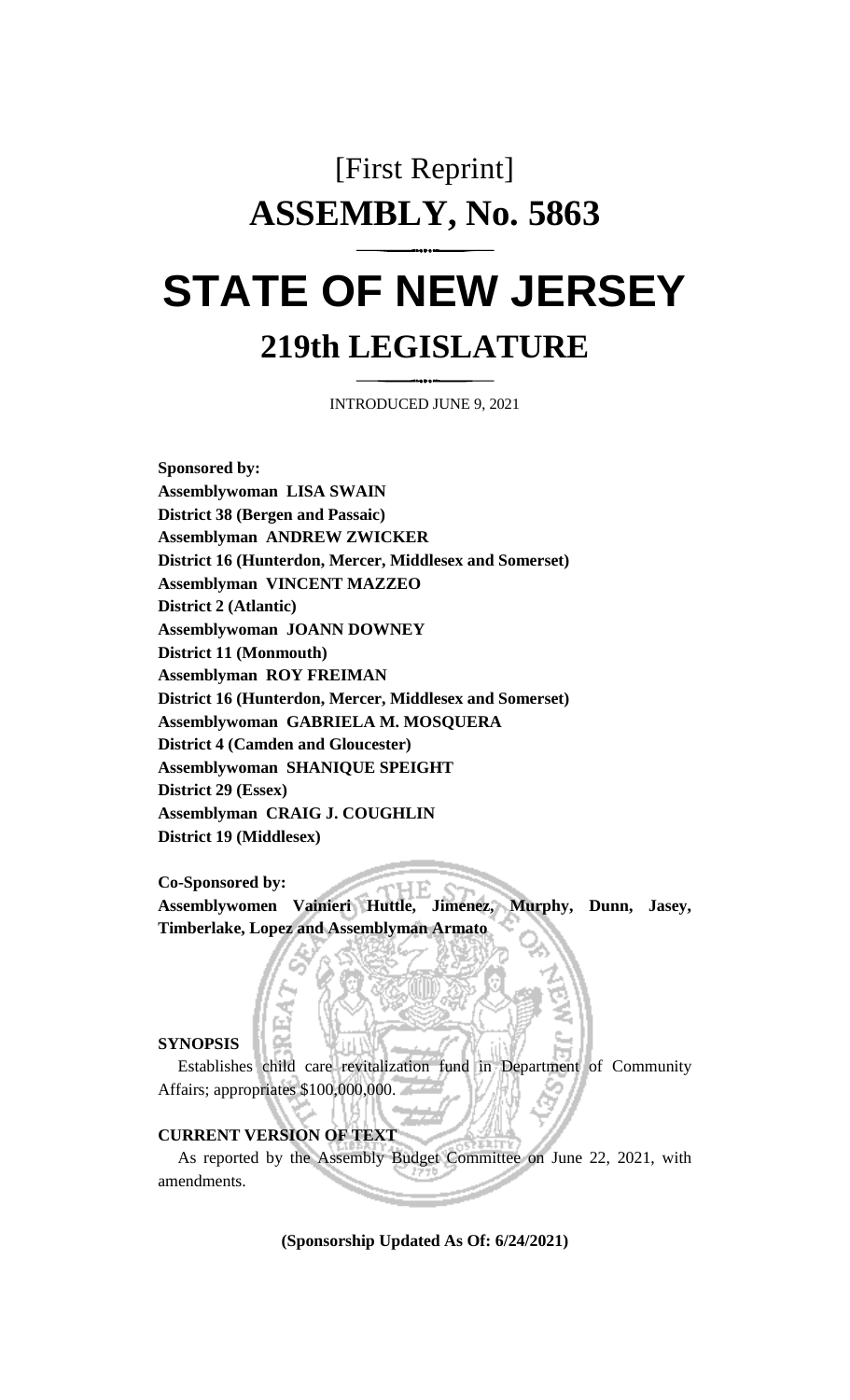**AN ACT** establishing a child care revitalization fund, appropriating \$100,000,000, and supplementing Title 30 of the New Jersey Statutes. **BE IT ENACTED** *by the Senate and General Assembly of the State of New Jersey:* **[**1.The Legislature finds and declares that: a. Working mothers in New Jersey and across the nation have been disparately affected by child care and school closures during 11 the coronavirus 2019 (COVID-19) pandemic. b. According to the United States Census Bureau, 1.6 million fewer women with school-aged children were actively working in January 2021, when compared with January 2020. c. A Kaiser family Foundation survey conducted in late 2020 found that 30 percent of working mothers interviewed had taken time off from work due to child care or school closures. d. Without access to affordable, high-quality child care, New Jersey's working mothers will continue to face the difficult choice between caring for their young children and their careers. e. Fully-operating schools and licensed child care providers are critical to the New Jersey's reopening plan, as well as the State's economic recovery from the COVID-19 pandemic. f. Too many licensed child care providers have been unable to re-open following pandemic-related closures, due to high operating costs and reduced capacity required to slow the spread of COVID- 19. g. It is in the public interest for the Legislature to create a fund to address the critical child care and economic issues faced by the State's working families and licensed child care providers.**] 1 [**2.a. There is created within the Department of Children and Families a dedicated, non-lapsing fund to be known as the Child Care Revitalization Fund for the purpose of supporting child care providers, licensed pursuant to P.L.1983, c.492 (C.30:5B-1 et seq.), who were severely impacted by high operating costs and reduced capacity required to mitigate the health impact of the coronavirus 2019 (COVID-19) pandemic. b. The Commissioner of the Department of Children and Families, in consultation with the Commissioner of Human Services and the Chief Executive of the Economic Development Authority, shall establish processes by which licensed child care providers may submit, through an online portal, applications for assistance through the fund, and by which the allocation of resources from the fund may be prioritized.

**Matter underlined thus is new matter.**

**Matter enclosed in superscript numerals has been adopted as follows: Assembly ABU committee amendments adopted June 22, 2021.**

**EXPLANATION – Matter enclosed in bold-faced brackets [thus] in the above bill is not enacted and is intended to be omitted in the law.**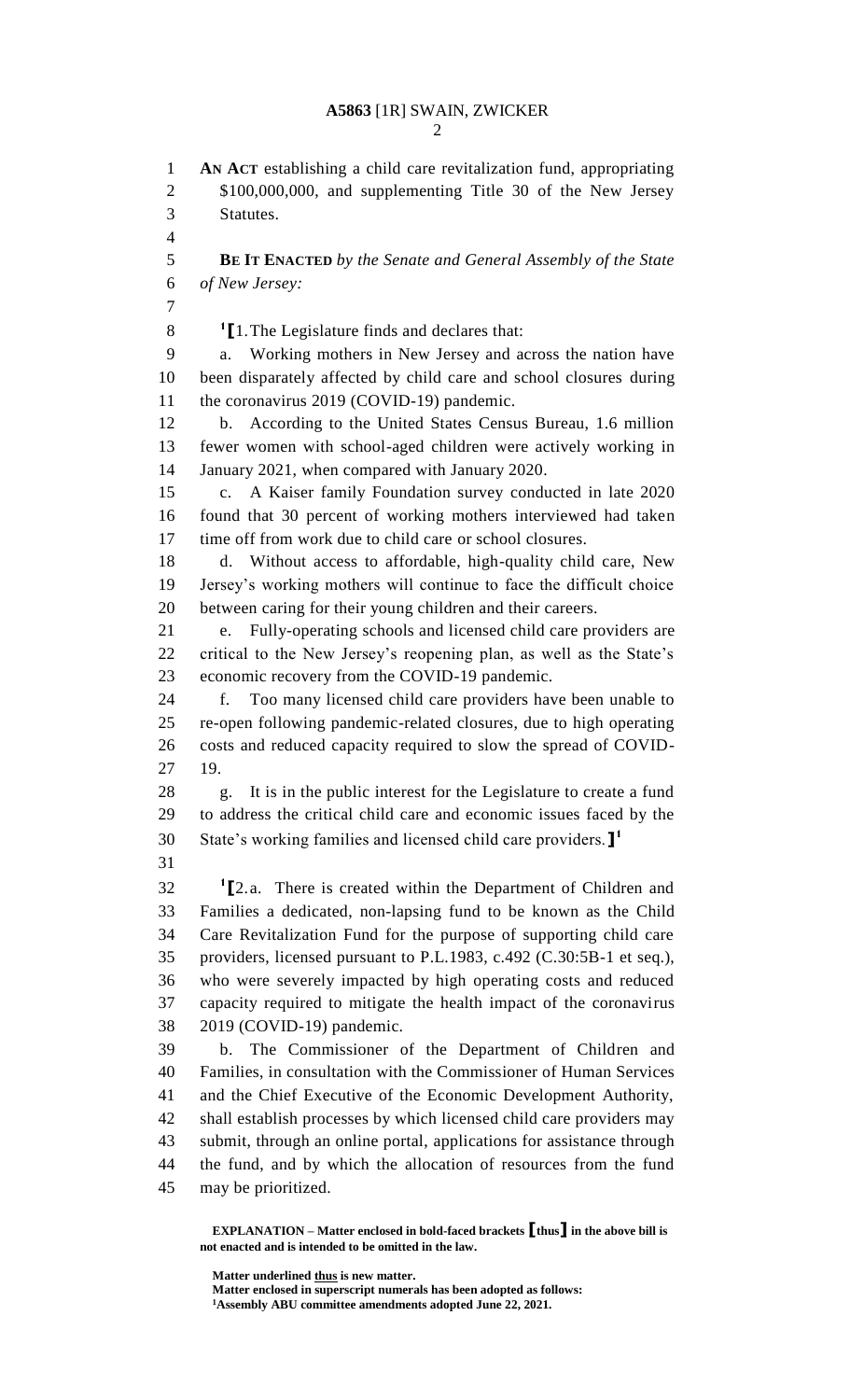c. Authorized allocations from the fund are to be disbursed to licensed child care providers within 21 days of the department's receipt of a qualifying application, as submitted by a provider through the online portal established pursuant to this act, prior to September 1, 2021. d. The commissioner, pursuant to the "Administrative Procedure Act" P.L.1968, c.410 (C.52:14B-1 et seq.), shall adopt such rules and regulations as necessary to implement the provisions of this act.**] 1 [**3.There is appropriated \$100,000,000 from the General Fund to the Department of Children and Families to effectuate the purposes of this act.**] 1** 15 <sup>1</sup>1. a. There is appropriated to the Division of Disaster Recovery 16 and Mitigation in the Department of Community Affairs \$15,500,000 in federal funds allocated to the State from the federal "Coronavirus State Fiscal Recovery Fund" established pursuant to the federal 19 "American Rescue Plan Act", Pub.L.117-2, and such amounts shall be made available to the Department of Children and Families to create workforce development supports and conduct a child care landscape 22 study, and of such amounts, not more than 2.5 percent, subject to the division's ultimate review and approval, shall be utilized by the Department of Children and Families for organizational, administrative and other work and services, including salaries, equipment, services, and materials necessary to administer the activities authorized by this subsection. The Department of Children and Families shall enter into a memorandum of understanding or grant agreement, as applicable, with the division to effectuate the purposes of this subsection, to establish appropriate administrative costs, and to ensure compliance with federal rules and guidance, including with respect to the "American Rescue Plan Act," Pub.L.117-2. b. The division shall be the State's grant manager for federal "Coronavirus State Fiscal Recovery Funds," and is responsible for ensuring compliance with all applicable federal rules and regulations for this act, including, but not limited to, submitting all required reporting and documentation to the United States Department of the Treasury in accordance with federal rules, including with respect to the "American Rescue Plan Act," Pub.L.117-2. As the State's grant manager for federal "Coronavirus State Fiscal Recovery Funds," the division shall require funds for organizational, administrative, and other work and services, including salaries, services, equipment, and materials necessary to administer the applicable provisions of this act. c. Notwithstanding the provisions of subsection a. of this section to the contrary, the division may transfer the uncommitted 47 balance of any funds made available pursuant to this section for any use authorized under this act. The division shall submit notice to the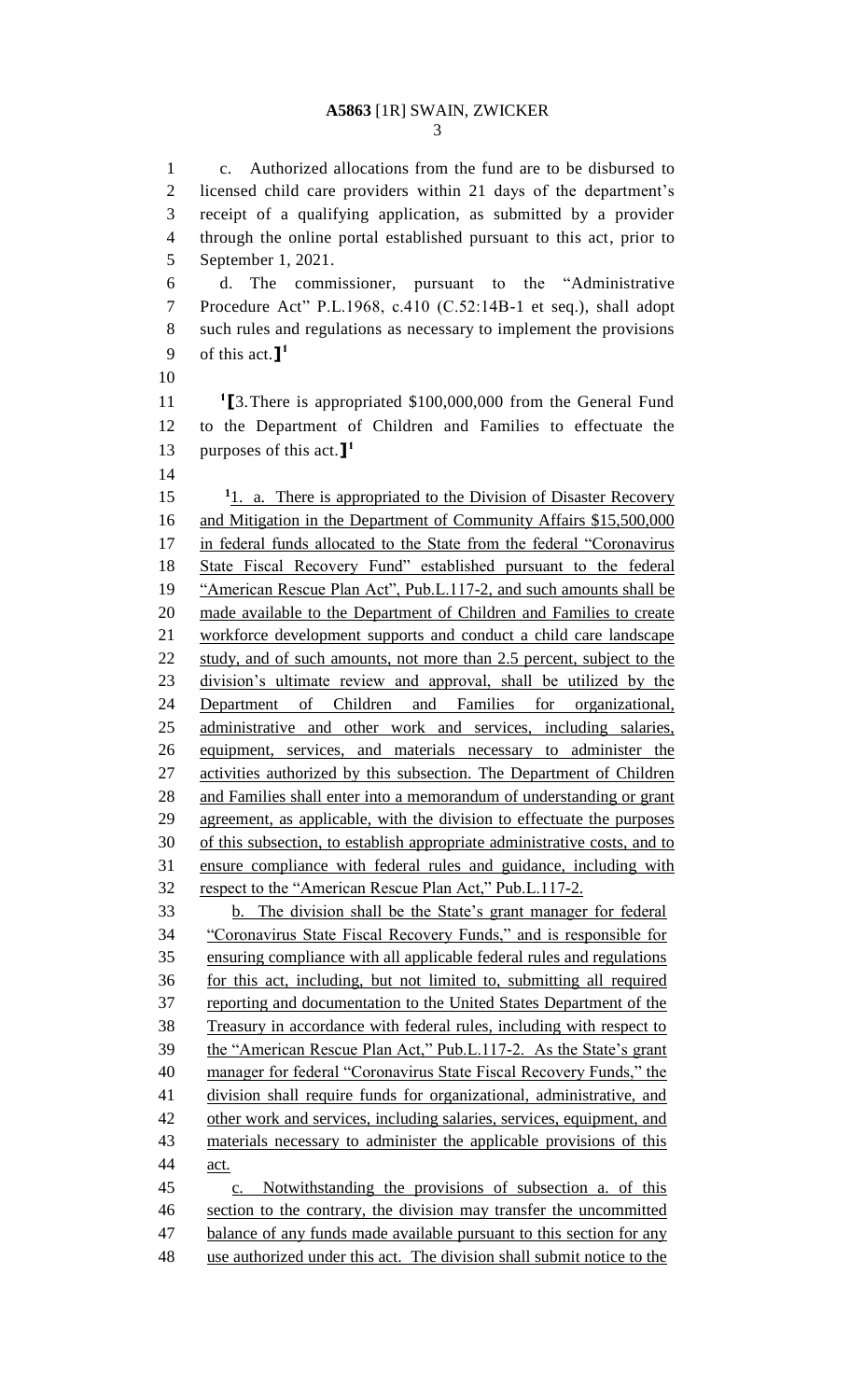#### **A5863** [1R] SWAIN, ZWICKER

 Joint Budget Oversight Committee no less than five calendar days before the date of the transfer. The notice shall indicate the amount of the transferred funds and the purpose for which the funds are transferred.**<sup>1</sup>** <sup>1</sup>2. a. There is appropriated to the Division of Disaster Recovery and Mitigation in the Department of Community Affairs \$54,500,000 in federal funds allocated to the State from the federal "Coronavirus State Fiscal Recovery Fund" established pursuant to the federal "American Rescue Plan Act", Pub.L.117-2, and such amounts shall be 11 made available to the New Jersey Economic Development Authority for the purpose of providing technical assistance to licensed child care providers, registered family child care homes and grants to child care providers for facilities improvements which grants shall be allocated, on a rolling basis, to licensed child care providers, registered family child care homes, and child care providers, and of such amounts, not 17 more than 2.5 percent, subject to the division's ultimate review and approval, shall be utilized by the New Jersey Economic Development Authority for organizational, administrative and other work and services, including salaries, equipment, services, and materials necessary to administer the activities authorized by this subsection. 22 The New Jersey Economic Development Authority shall enter into a memorandum of understanding or grant agreement, as applicable, with 24 the division to effectuate the purposes of this subsection, to establish appropriate administrative costs, and to ensure compliance with federal rules and guidance, including with respect to the "American Rescue Plan Act," Pub.L.117-2. b. The division shall be the State's grant manager for federal "Coronavirus State Fiscal Recovery Funds," and is responsible for ensuring compliance with all applicable federal rules and regulations for this act, including, but not limited to, submitting all required reporting and documentation to the United States Department of the Treasury in accordance with federal rules, including with respect to the "American Rescue Plan Act," Pub.L.117-2. As the State's grant manager for federal "Coronavirus State Fiscal Recovery Funds," the division shall require funds for organizational, administrative, and other work and services, including salaries, services, equipment, and materials necessary to administer the applicable provisions of this act. c. Notwithstanding the provisions of subsection a. of this 41 section to the contrary, the division may transfer the uncommitted 42 balance of any funds made available pursuant to this section for any use authorized under this. The division shall submit notice to the Joint Budget Oversight Committee no less than five calendar days before the date of the transfer. The notice shall indicate the amount

- of the transferred funds and the purpose for which the funds are
- transferred. **<sup>1</sup>**